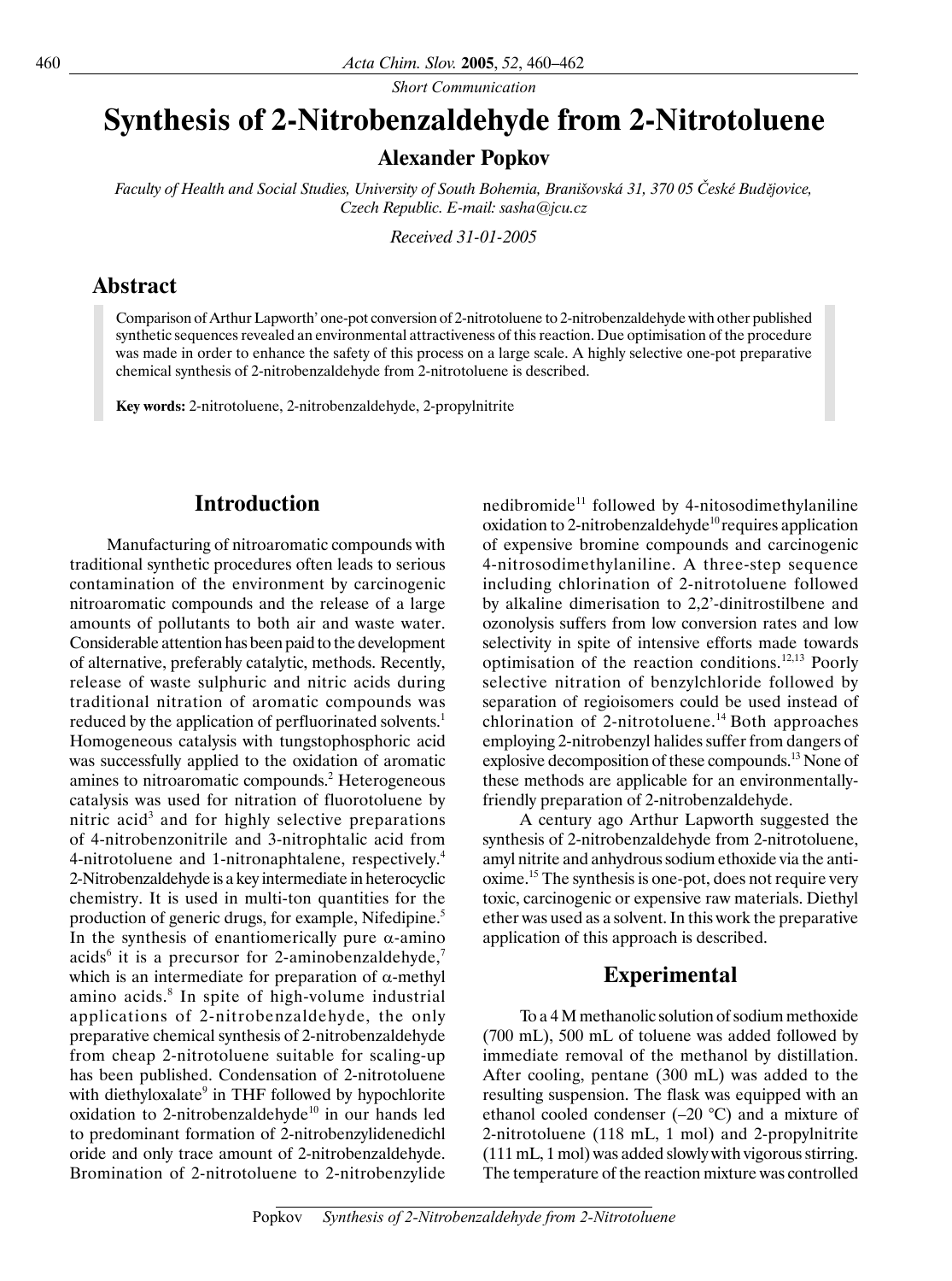by regulation of the rate of addition. After complete addition, the ethanol-cooled condenser was removed and a distillation head fitted. 600 mL of 36% HCl was added dropwise, following by controlled distillation of the solvent. Separation of the organic layer followed by its concentration in *vacuo* gave a solution of 2-nitrobenzaldehyde in 2-nitrotoluene.

2-Nitrotoluene (85 g, 0.62 mol) was distilled off to give a crude sample of 2-nitrobenzaldehyde (36.3 g, 0.24 mol, yield 24%). Identity of the compound and its purity (>95%) were confirmed by capillary GC using purchased 2-nitrobenzaldehyde as a standard.

#### **Results and discussion**

In a first optimization step, diethyl ether was replaced by toluene in order to avoid possible problems with its peroxide. Reaction of 2-nitrotoluene, amyl nitrite and anhydrous sodium ethoxide in toluene leading to the oxime is highly exothermic. The procedure initially suggested by Lapworth<sup>13</sup> could only be applied on subgram scale due to the risk of fire.

It was known that 2-propylnitrite is used in industrial scale in both the pharmaceutical industry and as a rocket fuel. In spite of the facts that this compound can ignite by shock or friction and exothermic decomposition occurs in enclosed containers at about 60 °C, in England it is considered to be safe enough for industrial applications for the manufacture of pharmaceuticals. Animal experiments revealed possible carcinogenesis after long-time feeding with 2-propylnitrite-contaminated food.<sup>16</sup> For white rats and mice inhalation of non-lethal doses of 2-propylnitrite (less then  $1 \text{ g/m}^3$ ) led to no observable long-term effects after a short recovery period.<sup>17</sup> Full recovery was reported after incidental acute intoxication of human being.<sup>16</sup> Acute toxicity of the compound was supposed to be due to formation of methemoglobin and nitrohemoglobin in blood and suppression of cytochrome oxidase activity in brain.17 A GC-MS method was developed for monitoring of 2-propylnitrite levels in environment.<sup>18</sup> I hypothesised that the application of low-boiling 2-propylnitrite (bp 39 °C) instead of amyl nitrite (bp 97–99 °C) would slow down the reaction by heat transfer from the reaction by endothermic evaporation of 2-propylnitrite. The evaporation at the same time would decrease its concentration in the reaction mixture. In this experimental design an ethanolcooled condenser (up to –30 °C) guaranteed no loss of 2-propylnitrite vapours. Experiment demonstrated that the replacement did not secure control over the reaction heat. Keeping in mind that heat transfer is a critical factor for scaling-up the synthesis, the next change in the reaction conditions was applied: one-half of toluene was replaced by low-boiling pentane (bp 35–36 °C) in

order to co-distillate it with 2-propylnitrite and keep the reaction temperature below 40 °C (Scheme 1). In the case of uncontrolled heating of the reaction mixture, the concentration of 2-propylnitrite in the reaction mixture was decreasing due to its co-distillation with pentane leading to lowering of the reaction rate. Heat transfer was more efficient than in the previous case when only evaporation of 2-propylnitrite was used for this purpose. Sodium ethoxide was replaced by cheaper and more stable sodium methoxide.

The oxime was hydrolysed by aqueous HCl. Selectivity of the conversion of 2-nitrotoluene to 2-nitrobenzaldehyde is high, significant amounts of by-products were not found in the reaction mixture by GC. Unreacted 2-nitrotoluene was easily distilled from the reaction mixture for recycling.



#### **Conclusions**

The original Lapworth procedure for the direct preparation of 2-nitrobenzaldehyde from 2-nitrotoluene was modified in order to make it suitable for highscale production. The modification did not affect the low impact of the reaction to the environment. No heavy metals or highly carcinogenic compounds are used in the preparation. Additionally, low-boiling diethylether, which may contain explosive peroxides, was replaced by mixture of toluene and pentane. Use of highly flammable, explosive and physiologically active (hypotensive) 2-propylnitrite is the main disadvantage of the modified synthesis, an efficient fume hood is mandatory. Alternative chemical syntheses of 2-nitrobenzaldehyde from 2-nitrotoluene led to much higher amount of toxic waste; they also required toxic and often explosive intermediates.

The described modification of Lapworth' procedure should be useful in an industrial scaling-up and for the preparation of other 2-nitrobenzaldehydes bearing electron-acceptor substituents in the aromatic ring.

#### **Acknowledgement**

The author is grateful to Professor Jiří Patočka and Dr Nicholas Gillings for helpful discussion and linguistic corrections.